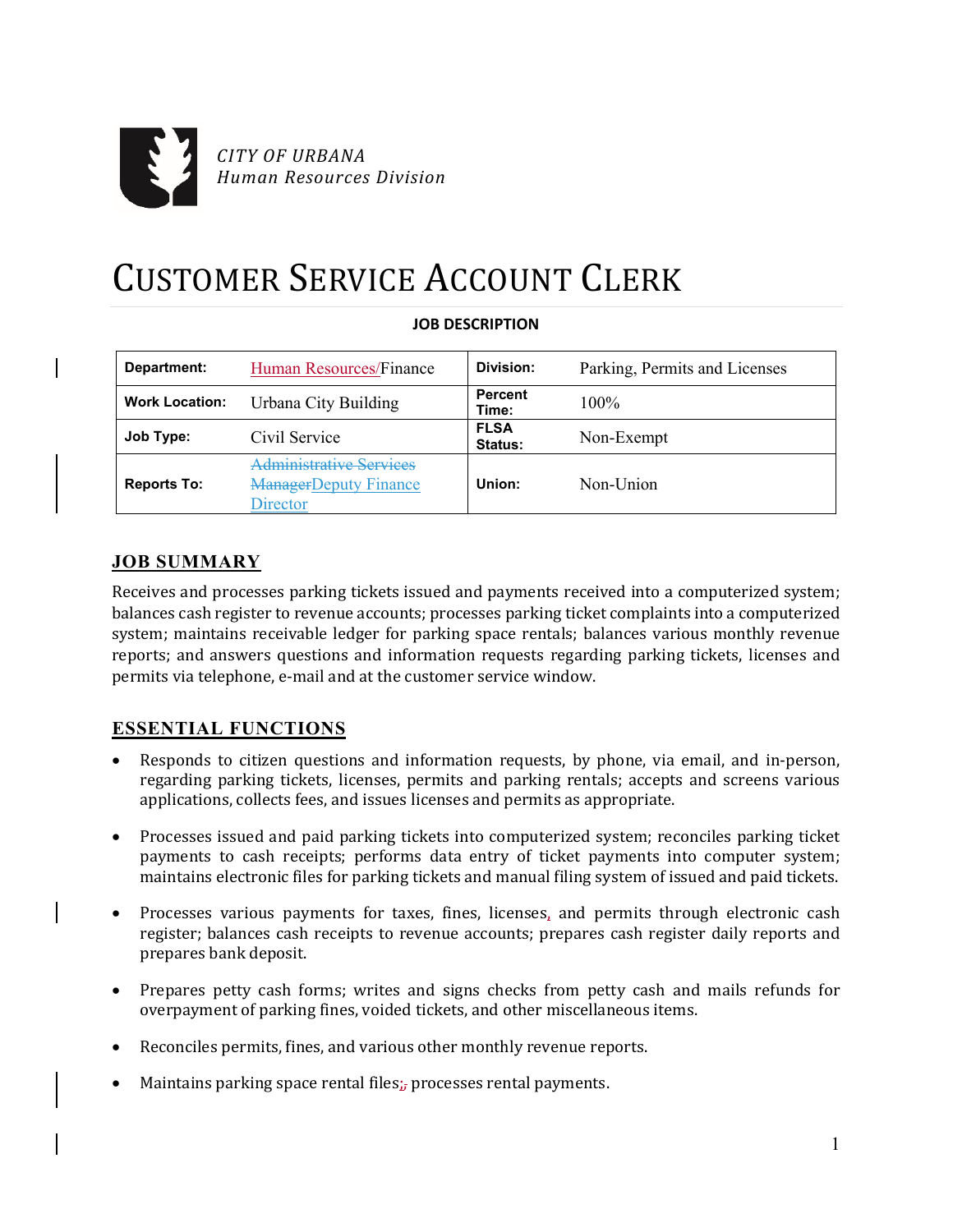#### City of Urbana

#### Customer Service Account Clerk

- Prepares and distributes various parking permits for residential, contract, and rental accounts.
- Receives parking ticket complaints/disputes in writing, on line, by phone and in-person; reviews all first level complaints received; responds to individual complaints by examining Local Traffic Code and Parking Ticket Policies and Procedures; determines appropriate responses in order to communicate disposition in writing to complainant; resolves or refers complaints, as appropriate.
- As a backup for the Administrative Assistant,  $p$ *P* repares and mails parking ticket notices using folding and inserting equipment and bulk mail procedures.
- In the absence or at the request of the Administrative Services Manager, rRequests registered owner and vehicle information from the Urbana Police Department for Parking Enforcement activities, such as<sub>r</sub> vehicle impounds/immobilizations, nuisance vehicle reporting, and registration information; sends out certified letters to property and/or registered owners for nuisance vehicle reporting.
- Maintains strict confidentiality of sensitive information accessed in the course of duties.
- **•** access to information is confidential and sensitive in nature and is not shared with the public or personnel outside of the Finance Department.
- Maintains information and databases on various personal computer software and mainframe programs. Uses internet technology to obtain information from various websites.
- Responsible forProcesses licensing for all Vehicles for Hire businesses and drivers; information and documentation collected is multipart and layered with a wide-range of reporting and documenting; must pay close attention to due dates and expiration dates and the timing of information needed; must have a thorough understanding of the Vehicles for Hire Code of Ordinance; responsible for following up on non-compliant business owners and drivers and for calculating and assessing late fees.
- -Reviews license applications for completeness and Pprocesses annual license payments., Pprints license and inputs information into accounting system as needed .
- Assists the Public Works Dept. Meter Maintenance Division with the monthly collection and audit of parking meters. GeneratesRun various reports to support the meter audit.
- Maintains master meter key inventory.
- Through time, acquire a working knowledge of city ordinances regarding parking tickets, licensing and various fine schedules
- Performs other related duties as assigned.
- In conjunction with the Customer Service Account Coordinator, performs the following duties:
	- Mmaintainsing the leased vehicle file and vehicle registration system information; enters data into and/or imports data from in state and out of state programs for computerized parking ticket program to reflect correct driver information as provided by leasing agencies and State Departments of Motor Vehicles.
	- •- As part of the parking ticket collection process-, in maintainings and updatingtes license plate numbers and addresses in software; negotiatesion of payment agreements; and prepares and processes information for collection proceedings, which may include: court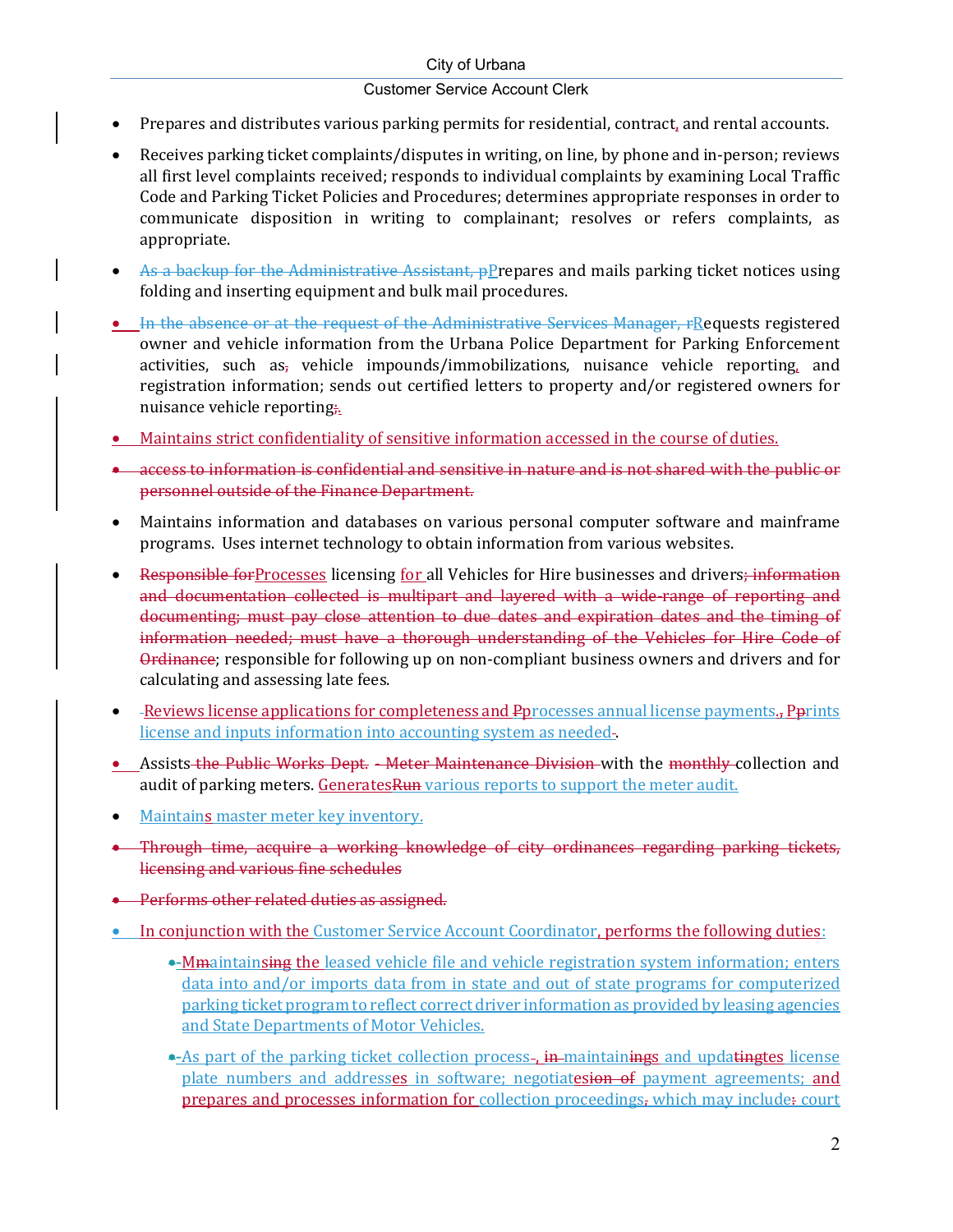#### City of Urbana

#### Customer Service Account Clerk

complaints, state recovery programs, summonses, driver's license suspensions, vehicle impoundments, and warrants to remove nuisance vehicles from private property. Works with various other City d<del>Departments, including the Community Development Services</del> Department regarding nuisance complaints and the Legal Divisione partment regarding on police impounds.

Performs other related duties as assigned.

*This information is intended to be descriptive of the key responsibilities of the position. The following These examples do not identify all duties performed by any single incumbent.*

# **JOB REQUIREMENTS**

*Any combination of education and experience that would likely provide the required knowledge and abilities is qualifying. A typical way to obtain the knowledge and abilities would be:* 

# **Education & Experience**

- Completion of high school or equivalent and one (1) year of related office experience Knowledge and abilities typically acquired through graduation from high school including office procedures, personal computer skills, business math. Related experience is considered work in an office-type setting with frequent interaction with customers or the public.
- One (1) year of bookkeeping or cash handling experience.

and one (1) years of work experience involving office procedures, work with the public, and/or bookkeeping.

# **Knowledge of**

- Business English, spelling and punctuation to enable composition of brief business letters.
- City ordinances and codes regarding parking tickets, licensing, and various fine schedules.
- Standard o<del>Office</del> processes and procedures.

#### **Ability to**

 Operate a calculator, cash register, credit card processor, fax machine, copy machine and various other office equipment..

Proficiently use Microsoft office software including MS Excel and MS Word.

- **Proficiently use various parking related software programs.**
- —Work with the general public, at the customer service window, and via telephone, and online, to resolve complaints, receive payments, and provide information sometimes in difficult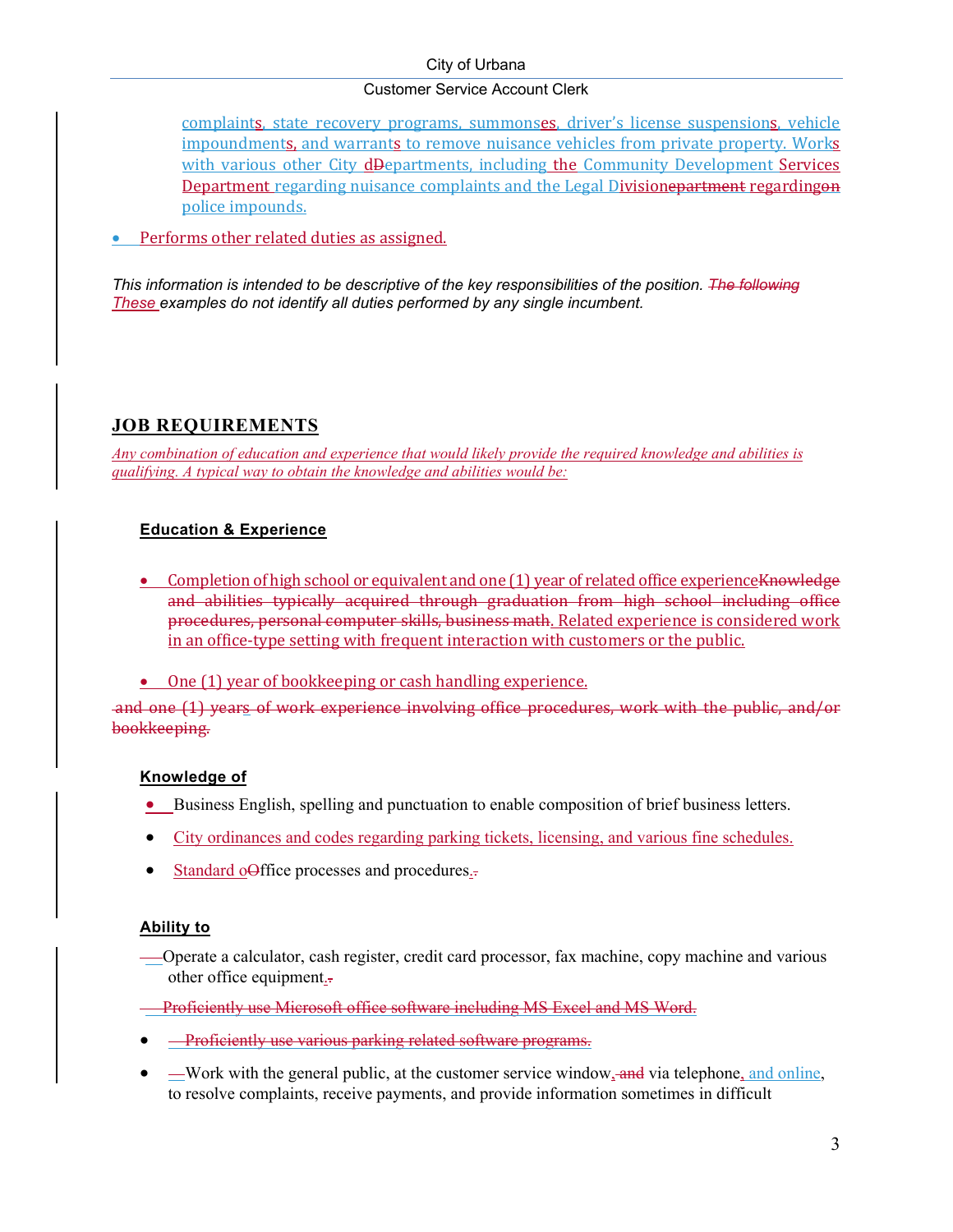## Customer Service Account Clerk

situations; ability to maintain professional attitude during confrontational situations with the public.

- Type forty (40) words per minute.
- Maintain composure and professionalism in difficult situations.
- Responsibly handle sensitive and confidential information and situations.
- Work effectively in an open office environment with frequent interruptions and distractions, a moderate noise level, fluctuating workloads at a consistently high level, requiring special processing of some cases, priority changes and schedule adjustments.
- Maintain composure and professionalism in difficult situations.

#### **Skills**

- Demonstrated proficiency of Microsoft Office software, including Word, Outlook, and Excel. Ability to learn additional computer systems, including parking-related software.
- High level of interpersonal skills to handle sensitive and confidential situations. Position continually requires demonstrated poise, tact and diplomacy.
- Some analytical ability is required in order to gather and summarize data for reports, find solutions to various administrative problems, and prioritize work.
- Work requires continual attention to detail in composing, typing and proofing materials, establishing priorities and meeting deadlines.
- Strong sense of honesty, integrity and ethics.
- Excellent command of the English language and grammar, business math, office practices and procedures, and operation of standard office equipment and software.

**Interpersonal skills** – Ability to remain calm and professional under pressure and communicate verbally in a clear, concise and efficient manner. Ability to accept change by demonstrating a positive attitude when changes occurs. Ability to communicate effectively with a wide variety of people with different socioeconomic status, educational levels, interests and emotional condition during the communicating and service needs that include occasional confrontational conditions and tensions in citizens. Ability to maintain a professional attitude and approach to communications under occasional periods of verbal abuse from customers. Ability to maintain excellent attendance and flexibility in scheduling. Ability to meet office objectives, daily talk times.

**Presentation/communication skills** – Working knowledge of business office practices, of English grammar, spelling, punctuation and composition and of arithmetic. Ability to understand and effectively apply complex oral and written instructions and procedures.

**Regulatory knowledge** - Knowledge after training, of department functions, responsibilities, and organizational structure. Ability to understand and comprehend the meaning of legal language of a variety of statues and the administrative language of rules, regulations, and procedures, and to commit to recallable memory the primary factors of each that are pertinent to customers for obtaining permits and licenses, and the ability to answer questions around laws and ordinances.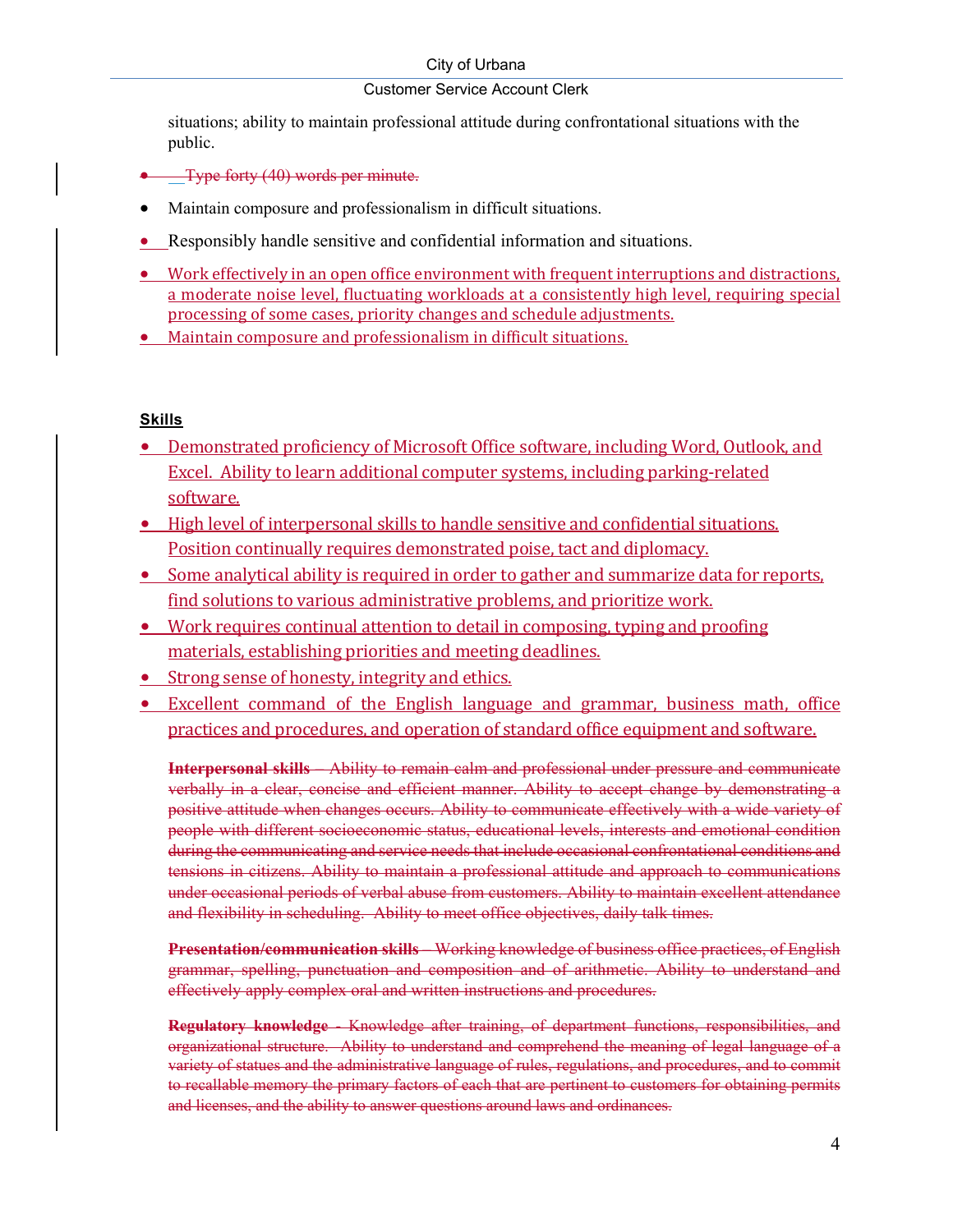#### City of Urbana

#### Customer Service Account Clerk

**Organizational skills** - Ability to work effectively in an open office environment with frequent interruptions and distractions, a moderate noise level, fluctuating workloads at a consistently high level, requiring special processing of some cases, priority changes and schedule adjustments.

**Computer systems /software** – Skill in operating a personal computer accurately using database, word processing and spreadsheet software. Ability to learn procedures for and to effectively operate specialized equipment and programs. Ability to acquire knowledge of operation of a telephone and department programs and policies in a timely manner.

**Quality of Work:** Maintains high standards of accuracy and attention to detail in exercising duties and responsibilities. Exercises immediate remedial action to correct any quality deficiencies that occur in areas of responsibility. Maintains high quality communication and interacts with all City departments and divisions, co-workers and the general public.

#### **Licenses, Certifications and Memberships Required**

 Must possess a valid State of Illinois driver's license or be able to obtain one within 15 days of employment.

#### **Security Level**

- **•** Level CSH: essential functions require access to, or control over, cash, checks, credit cards, and/or credit card account information.
- $\bullet$

#### **Level and complexity of supervision exercised**

This position is not responsible for supervising any staff positions.

#### *.***Responsible for**:

- Completing accurate transactions at the cash register and for reasonable safeguarding of fees, receipts, and monies collected.
- Accurately maintaining computer files and office filing system.
- Resolving or referring complaints involving parking tickets, fees and licenses, as appropriate.
- No supervisory responsibility.

 $\bullet$ 

#### **Contacts: Internal/External**

- Daily contact with personnel from other City departments.
- Daily contact with general public to answer questions, process parking ticket payments and complaints, issue licenses and/or permits and collect fees.
- Daily contact with Parking Enforcement Officers in order to answer questions, respond to requests for information, and to relay information from citizens.